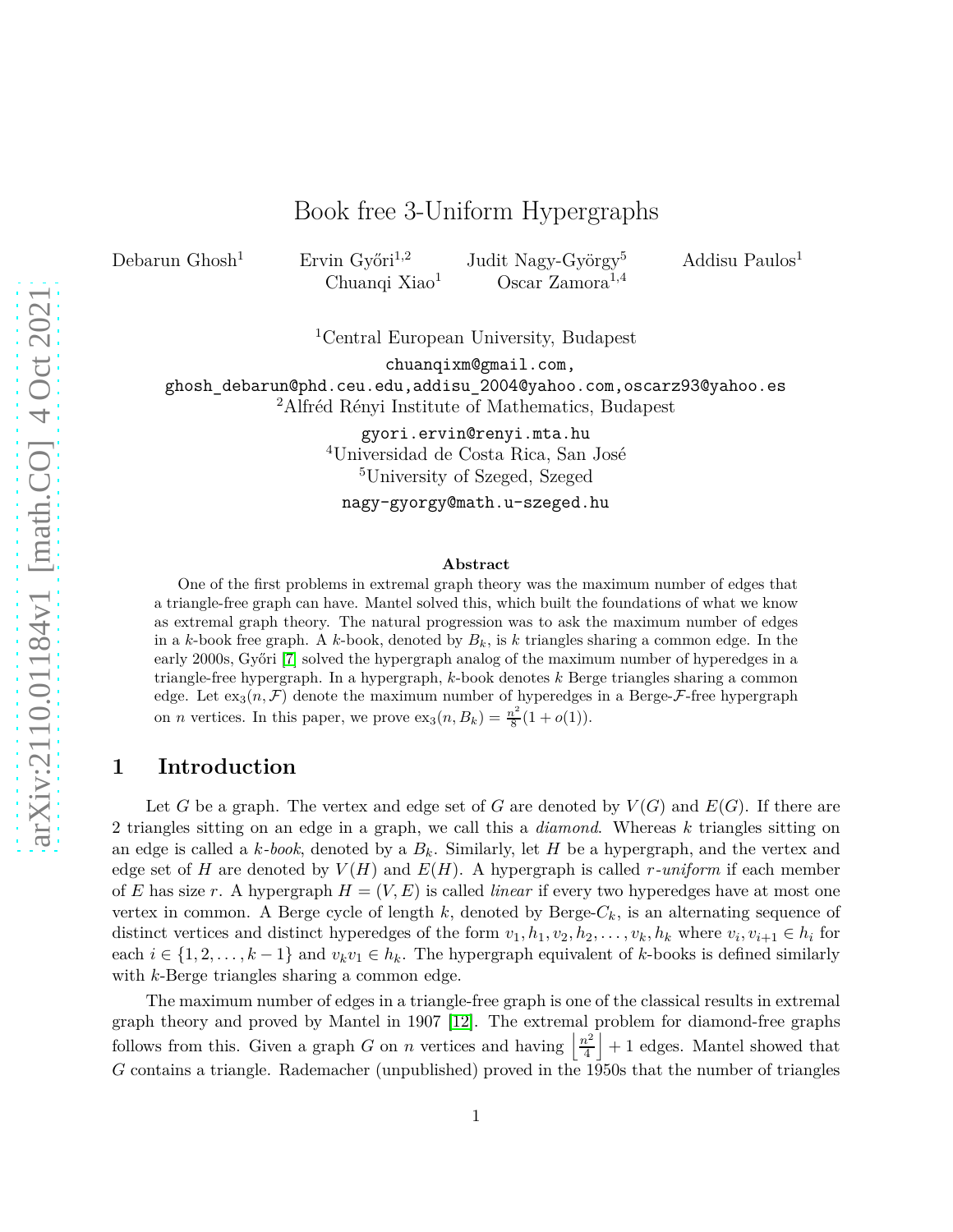in *G* is at least  $\left| \frac{n}{4} \right|$  $\frac{n}{4}$ . Erdős conjectured in 1962 [\[6\]](#page-4-2) that the size of the largest book in *G* is  $\frac{n}{6}$  and this was proved soon after by Edwards (unpublished, see also Khadźiivanov and Nikiforov [\[10\]](#page-4-3) for an independent proof).

<span id="page-1-1"></span>**Theorem 1.** *[Edwards [\[4\]](#page-4-4), Khadźiivanov and Nikiforov [\[10\]](#page-4-3)] Every n-vertex graph with more than n* 2  $\frac{a^2}{4}$  edges contains an edge that is in at least  $\frac{n}{6}$  triangles.

Both Rademacher's and Edwards' results are sharp. In the former, the addition of an edge to one part in the complete balanced bipartite graph (note that in *G* there is an edge contained in  $\frac{n}{2}$  $\frac{n}{2}$  triangles) achieves the maximum. In the latter, every known extremal construction of *G* has  $\Omega(n^3)$  triangles. For more details on book-free graphs we refer the reader to the following articles [\[2\]](#page-4-5), [\[13\]](#page-4-6) and [\[15\]](#page-5-0). We look into the equivalent problem in the case of hypergraphs.

Given a family of hypergraphs  $\mathcal F$ , we say that a hypergraph *H* is Berge- $\mathcal F$ -free if for every  $F \in \mathcal{F}$ , the hypergraph *H* does not contain a Berge-*F* as a sub-hypergraph. The maximum possible number of hyperedges in a Berge-F-free *r*-uniform hypergraph on *n* vertices is the Turán number of Berge F, and is denoted by  $ex_r(n, \mathcal{F})$ . When  $\mathcal{F} = \{F\}$ , then we simply write  $ex_r(n, F)$ instead of  $ex_r(n, \mathcal{F})$ . The linear Turán number  $ex_r^{lin}(n, F)$  is the maximum number of hyperedges in a *r*-uniform linear hypergraph on *n* vertices which does not contain *F* as a sub-hypergraph.

The systematic study of the Turán number of Berge cycles started with Lazebnik and Verstraëte [\[11\]](#page-4-7), who studied the maximum number of hyperedges in an *r*-uniform hypergraph containing no Berge cycle of length less than five. Another result was the study of Berge triangles by Győri [\[7\]](#page-4-0). He proved that:

**Theorem 2** (Győri [\[7\]](#page-4-0))**.** *The maximum number of hyperedges in a Berge triangle-free* 3*-uniform hypergraphs on n vertices is at most*  $\frac{n^2}{8}$  $rac{i^2}{8}$ .

It continued with the study of Berge five cycles by Bollobás and Győri [\[3\]](#page-4-8). In [\[8\]](#page-4-9), Győri, Katona, and Lemons proved the following analog of the Erdős-Gallai Theorem [\[5\]](#page-4-10) for Berge paths. For other results see [\[1,](#page-4-11) [9\]](#page-4-12). The particular case of determining  $ex^{lin}_{3}(n, C_3)$  is equivalent to the famous (6*,* 3)-problem, which is a special case of a general problem of Brown, Erdős, and Sós. The famous theorem of Ruzsa and Szemerédi states:

<span id="page-1-2"></span>**Theorem 3.** *[Ruzsa and Szemerédi* [\[14\]](#page-5-1)*]* For any  $\epsilon > 0$  and  $n > n_0(\epsilon)$ , we have

$$
n^{2-\frac{c}{\sqrt{\log n}}} < \operatorname{ex}_{3}^{\operatorname{lin}}(n, C_{3}) = \epsilon n^{2}.
$$

We continue the work of that and determine the maximum number of hyperedges for a *k*-book free 3-uniform hypergraph. The main result is as follows:

<span id="page-1-0"></span>**Theorem 4.** For a given  $k \geq 2$  and  $\epsilon > 0$ , a 3*-uniform*  $B_k$ -free hypergraph *H* on *n* vertices can *have at most*  $\frac{n^2}{2}$  $\frac{b}{8} + \epsilon n^2$  edges, where  $n > \max(n_0(\epsilon)\sqrt{(6k-8)(3k-2)}, 12k)$ .

The following example shows that this result is asymptotically sharp. Take a complete bipartite graph with color classes of size  $\lceil \frac{n}{4} \rceil$  $\frac{n}{4}$  and  $\frac{n}{4}$  $\frac{n}{4}$  respectively. Denote the vertices in each class with  $x_i$ and  $y_i$  respectively. Construct a graph by doubling each vertex and replacing each edge with two triangles as shown below (Figure [1\)](#page-2-0). So essentially, we have replaced every graph edge with two hyperedges. The construction does not contain a  $B_k$ , as it does not contain a Berge triangle. With this, the number of hyperedges is  $2 \times \frac{n^2}{16} = \frac{n^2}{8}$  $rac{v^2}{8}$ .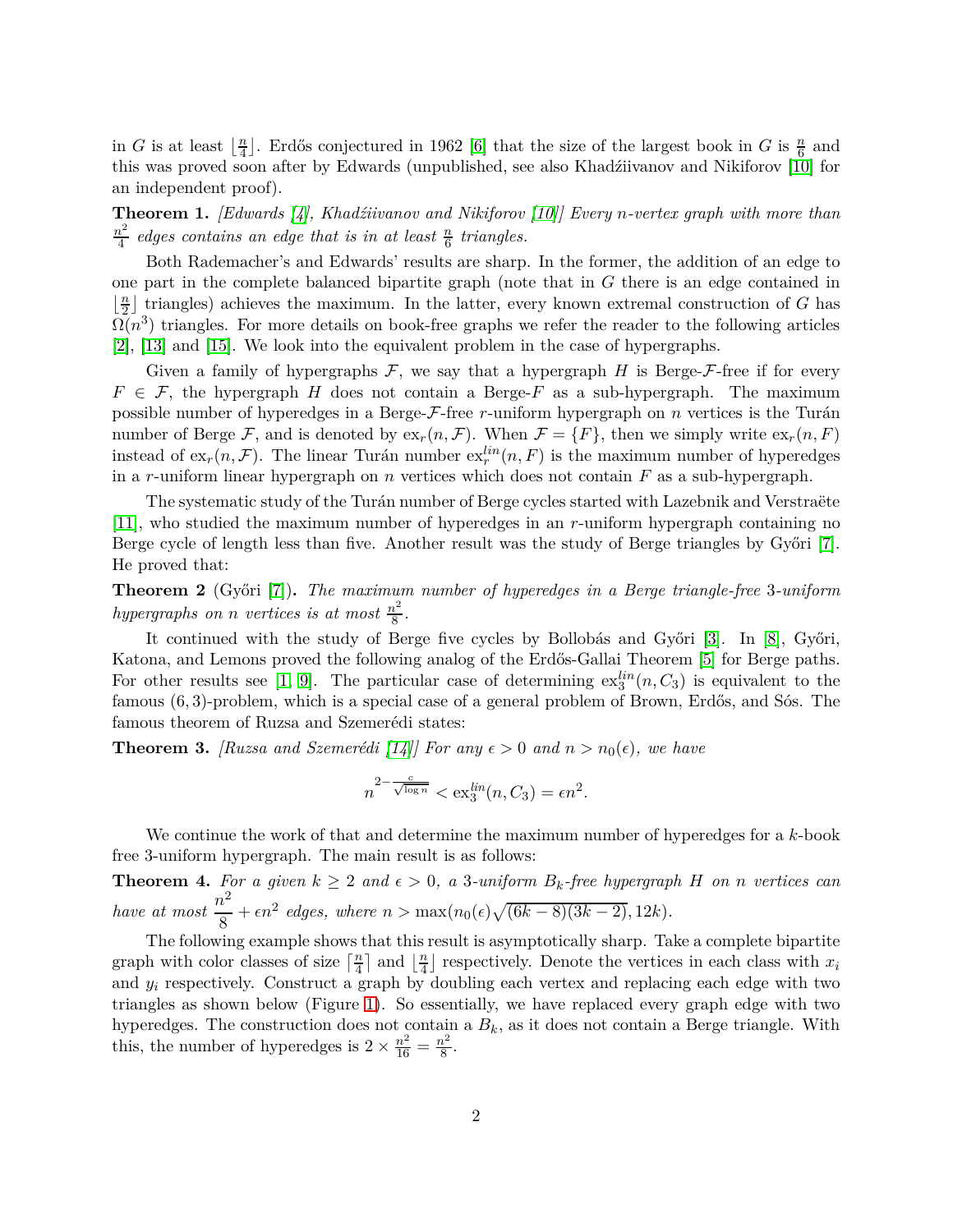

<span id="page-2-0"></span>Figure 1: Replacing every graph edge  $x_i y_i$  in the bipartite graph with two hyperedges  $x_i y_i y_i'$  and  $y_i y_i' x_i'$ 

### **2 Proof of Theorem [4](#page-1-0)**

Let *H* be a  $B_k$ -free 3-uniform hypergraph. We are interested in the 2-shadow, i.e., let *G* be a graph with vertex set  $V(H)$  and  $E(G) = \{ab \mid \{a, b\} \subset e \in E(H)\}$ . If an edge in *G* lies in more than one hyperedge in *H*, we color it blue. Otherwise, we color it red. We subdivide the hypergraph *H* into two sub-hypergraphs, namely  $H_1$  and  $H_2$ , such that  $H_1$  is the collection of hyperedges in  $H$ which contains two or more red edges in  $G$ . Whereas  $H_2$  is the collection of hyperedges in  $H$  which contains two or more blue edges in  $G$ . Note that,  $H$  is the disjoint union of  $H_1$  and  $H_2$ .

<span id="page-2-1"></span>**Lemma 5.** *Given*  $n > 12k$ *, the number of hyperedges in*  $H_1$  *is at most*  $\frac{n^2}{8}$  $rac{i^2}{8}$ .

*Proof.* Recall that each hyperedge in *H*<sup>1</sup> was replaced by two or more red edges in *G*. Denote by  $G_1$  the subgraph of *G*, formed by the red colored edges. Note that  $e(G_1) \geq 2e(H_1)$ , by the definition of red colored edges. If  $e(G_1) \leq \frac{n^2}{4}$  $\frac{n^2}{4}$ , we are done. Otherwise, assume  $e(G_1) \geq \frac{n^2}{4} + 1$ . By Theorem [1,](#page-1-1) we have a book of size  $\frac{n}{6}$  in  $G_1$ . Denote the vertices of the  $\frac{n}{6}$ -book in  $G_1$  with  $u, v$ and  $\{x_i \mid 1 \leq i \leq \frac{n}{6}\}$  $\frac{n}{6}$  respectively, where *uv* is the base of the book. Denote the third vertex of the hyperedge sitting on the edge *uv* by *w*. Let  $V_{good} := \{x_i \mid 1 \leq i \leq \frac{n}{6}\}$  $\left\{ \frac{n}{6} \right\}$  and  $E_{good} := \emptyset$  denote the set of "good" vertices and "good" hyperedges respectively.

Consider the triangle  $uvx_1$ . Denote the hyperedge sitting on the edge  $ux_1$  and  $vx_1$  by  $ux_1y_1$ and  $vx_1z_1$  respectively. We have a couple of cases to consider:

- **Case** 1: Both vertices  $y_1$  and  $z_1$  are distinct from  $\{x_i \mid 1 \leq i \leq \frac{n}{6}\}$  $\frac{n}{6}$ . In this case, add the hyperedges  $ux_1y_1$  and  $vx_1z_1$  to  $E_{good}$ .
- **Case** 2: The vertex  $y_1 \notin \{x_i \mid 1 \leq i \leq \frac{n}{6}\}\$  $\left\{\frac{n}{6}\right\}$ , whereas  $z_1 \in \{x_i \mid 1 \leq i \leq \frac{n}{6}\}$  $\frac{n}{6}$ . In this case, add the hyperedges  $ux_1y_1$  and  $vx_1z_1$  to  $E_{good}$ . Also remove the vertex  $z_1$  from  $V_{good}$ .
- **Case** 3: The vertex  $y_1 \in \{x_i \mid 1 \leq i \leq \frac{n}{6}\}$ , whereas  $z_1 \notin \{x_i \mid 1 \leq i \leq \frac{n}{6}\}$ . This is similar to the previous case and we add the hyperedges  $ux_1y_1$  and  $vx_1z_1$  to  $E_{good}$ , and remove the vertex  $y_1$  from  $V_{good}$ .
- **Case** 4: The last case is when both  $y_1$  and  $z_1$  belong to the set  $\{x_i \mid 1 \leq i \leq \frac{n}{6}\}$  $\frac{n}{6}$ . If  $y_1 \neq z_1$ , then remove the vertex  $x_1$  from  $V_{good}$ , and add the hyperedges  $ux_1y_1$  and  $vx_1z_1$  to  $E_{good}$ . Also add the hyperedges sitting on the edge *uy*<sup>1</sup> and *vz*<sup>1</sup> to *Egood*. In the other case, when  $y_1 = z_1$ , we remove the vertex  $y_1$  from  $V_{good}$  and add the hyperedges  $ux_1y_1$  and  $vx_1z_1$  to *Egood*.

Continue repeating this process for all other vertices in *Vgood*.

Consider the set of hyperedges  $E_{good} \cup \{uvw\}$ . We delete at most one vertex from  $V_{good}$  in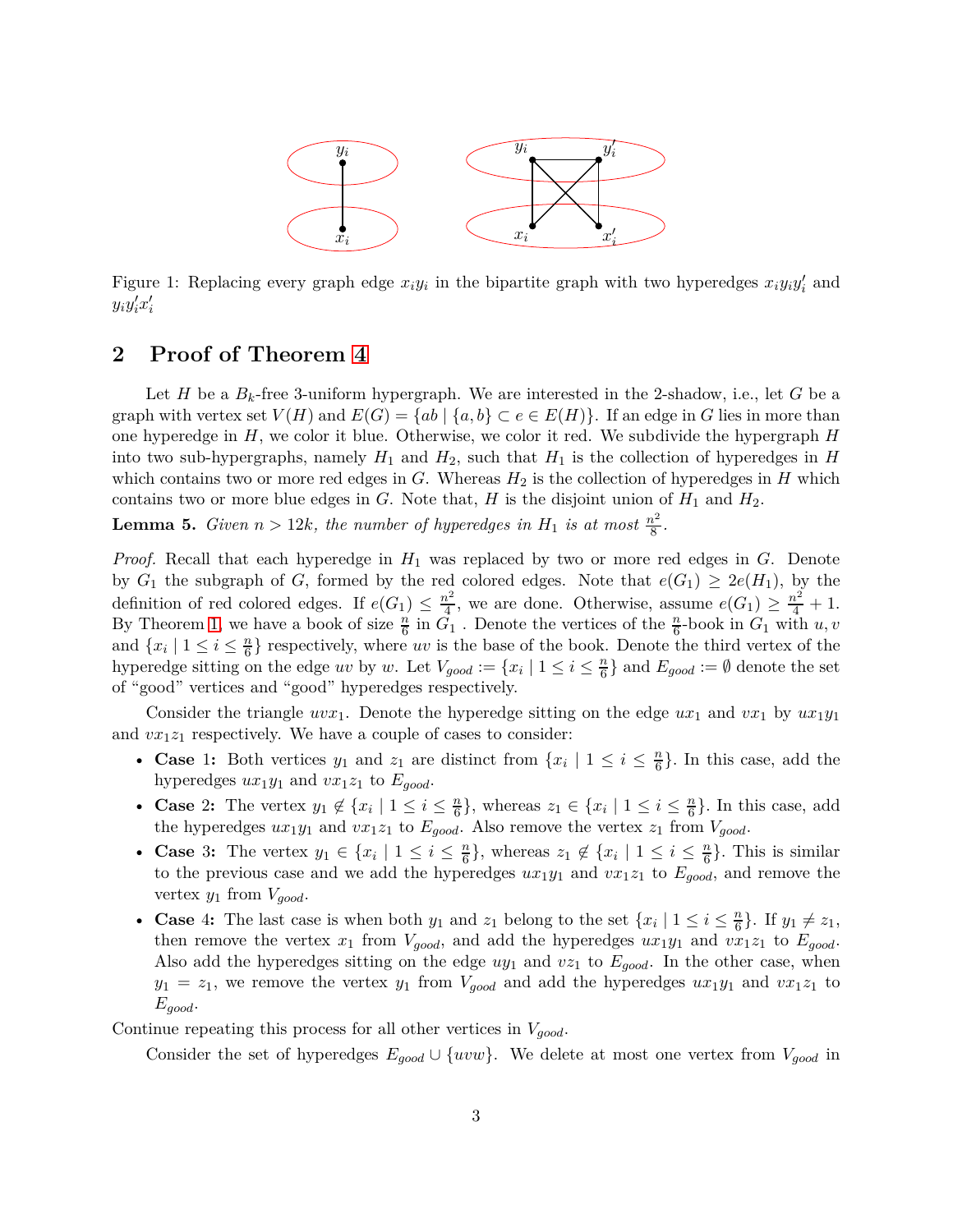each step and since  $\frac{n}{6} \geq 2k$ , the above set of hyperedges form a *k*-book. Hence  $e(G_1) \leq \frac{n^2}{4}$  $rac{v^2}{4}$  and  $e(H_1) \leq \frac{n^2}{8}$  $rac{v^2}{8}$ . П

Now let us work on the sub-hypergraph *H*2.

<span id="page-3-0"></span>**Lemma 6.** *A pair of vertices in*  $H_2$  *is contained in at most*  $2k - 2$  *hyperedges of*  $H_2$ *.* 

*Proof.* Suppose  $u, v$  is the pair of vertices in  $H_2$ , which is contained in  $2k - 1$  hyperedges of  $H_2$ . Note the edge  $uv$  is colored blue. Denote the third vertex of each such hyperedge by  $x_i$ , where  $1 \leq i \leq 2k-1$ . Let  $V_{good} := \{x_i \mid 1 \leq i \leq 2k-1\}$ ,  $V_{bad} := \emptyset$  and  $E_{good} := \emptyset$  denote the set of "good" vertices, "bad" vertices and "good" hyperedges respectively. Consider the hyperedge *uvx*1. One of the edges  $ux_1$  or  $vx_1$  is colored blue. Without loss of generality, assume  $ux_1$  is colored blue, i.e., there is at least one more hyperedge sitting on the pair of vertices  $ux_1$  other than  $ux_1v$ . Denote a hyperedge sitting on it by  $ux_1y_1$ . If  $y_1 \notin V_{good}$ , add the hyperedges  $ux_1y_1$  and  $ux_1v$  to  $E_{good}$ . If  $y_1 \in V_{good}$ , then remove the vertex  $y_1$  from  $V_{good}$  and add it to  $V_{bad}$ . The hyperedges  $ux_1y_1$  and  $ux_1v$  are added to  $E_{good}$ . Continue doing this for every other vertex in  $V_{good}$ . Let  $x_{bad}$ be a vertex in  $V_{bad}$ . Consider the set of hyperedges  $E_{good} \cup \{uvx_{bad}\}$ . Note,  $|V_{good}| \geq k$  and in each step we add two hyperedges to  $E_{good}$ . Thus  $|E_{good}| \geq 2k$ , and it is easy to see that this above set  $E_{good} \cup \{uvx_{bad}\}$  forms a *k*-book sitting on the edge *uv*. If  $V_{bad}$  is empty, then consider the set of hyperedges  $E_{good} \cup \{uvx_{2k-1}\}$ . Similarly as above,  $|E_{good}| \geq 2k$  and it is easy to see that this above set  $E_{good} \cup \{uvx_{2k-1}\}$  forms a k-book sitting on the edge  $uv$ . set  $E_{good} ∪ \{uvx_{2k-1}\}\)$  forms a *k*-book sitting on the edge *uv*.

We now give an upper bound on the number of hyperedges in  $H_2$ .

<span id="page-3-1"></span>**Lemma 7.** For a given  $\epsilon > 0$  and  $n > n_0(\epsilon) \sqrt{(6k-8)(3k-2)}$ , the number of hyperedges in  $H_2$ ,i.e.  $e(H_2)$ *, is at most*  $\epsilon n^2$ *.* 

*Proof.* Take a hyperedge *xyz* in the sub-hypergraph *H*2. By the previous Lemma [6,](#page-3-0) there are at most 2*k* − 2 hyperedges of *H*<sup>2</sup> sitting on each of the pairs of vertices *xy*, *yz*, and *xz*. Delete all such hyperedges barring *xyz*. We have deleted at most 6*k* − 8 hyperedges. Repeat this for every hyperedge in  $H_2$ . Hence the total number of hyperedges remaining is at least  $\frac{e(H_2)}{6k-8}$ . Denote the new hypergraph by  $H'_{2}$ . By construction in  $H'_{2}$ , any two hyperedges have at most 1 vertex in common, i.e.,  $H'_2$  is a linear 3-uniform hypergraph.

Consider a hyperedge *abc* in  $H'_2$ . Since  $H'_2$  is a  $B_k$ -free hypergraph, the number of Berge triangles sitting on the edge *ab* is at most  $k - 1$ . Otherwise, the *k*-Berge triangles sitting on the edge *ab* along with the hyperedge *abc* forms a *k*-book. Denote one such Berge triangle by *abd* formed by the set of hyperedges {*abc, ade, bdf*}, where *e* and *f* are the end vertices of the hyperedges sitting on the edge *ad* and *bd* respectively. We delete one of the hyperedges {*ade, abf*}. Continue this process for every Berge triangles sitting on the edge *ab*. Similarly for *bc* and *ac*. Hence the total number of hyperedges remaining is at least  $\frac{e(H'_2)}{3(k-1)+1}$ . Denote the resulting hypergraph as  $H''_2$  $\frac{1}{2}$ . By construction,  $H_2^{''}$  $\frac{\pi}{2}$  is a linear triangle free 3-uniform hypergraph. From Theorem [3,](#page-1-2) for the given  $\epsilon$  and  $n' > n_0(\epsilon)$ , the number of hyperedges in a 3-uniform triangle free linear hypergraph is at most  $\epsilon n'^2$ . Hence  $e(H''_2)$  $\mathcal{L}_{2}^{''}$ ) ≤  $\epsilon n^{'2}$  and  $e(H_{2}) \leq \epsilon (n'\sqrt{(6k-9)(3k-2)})^{2}$ . Since  $n > n_{0}(\epsilon)\sqrt{(6k-9)(3k-2)}$ , we are done. 口

*Proof of Theorem [4.](#page-1-0)* By definition,  $H = H_1 \cup H_2$  and they are non-intersecting. By Lemmas [5](#page-2-1) and [7,](#page-3-1)  $e(H) \le e(H_1) + e(H_2) \le \frac{n^2}{8} + o(n^2)$ . Hence we are done.  $\Box$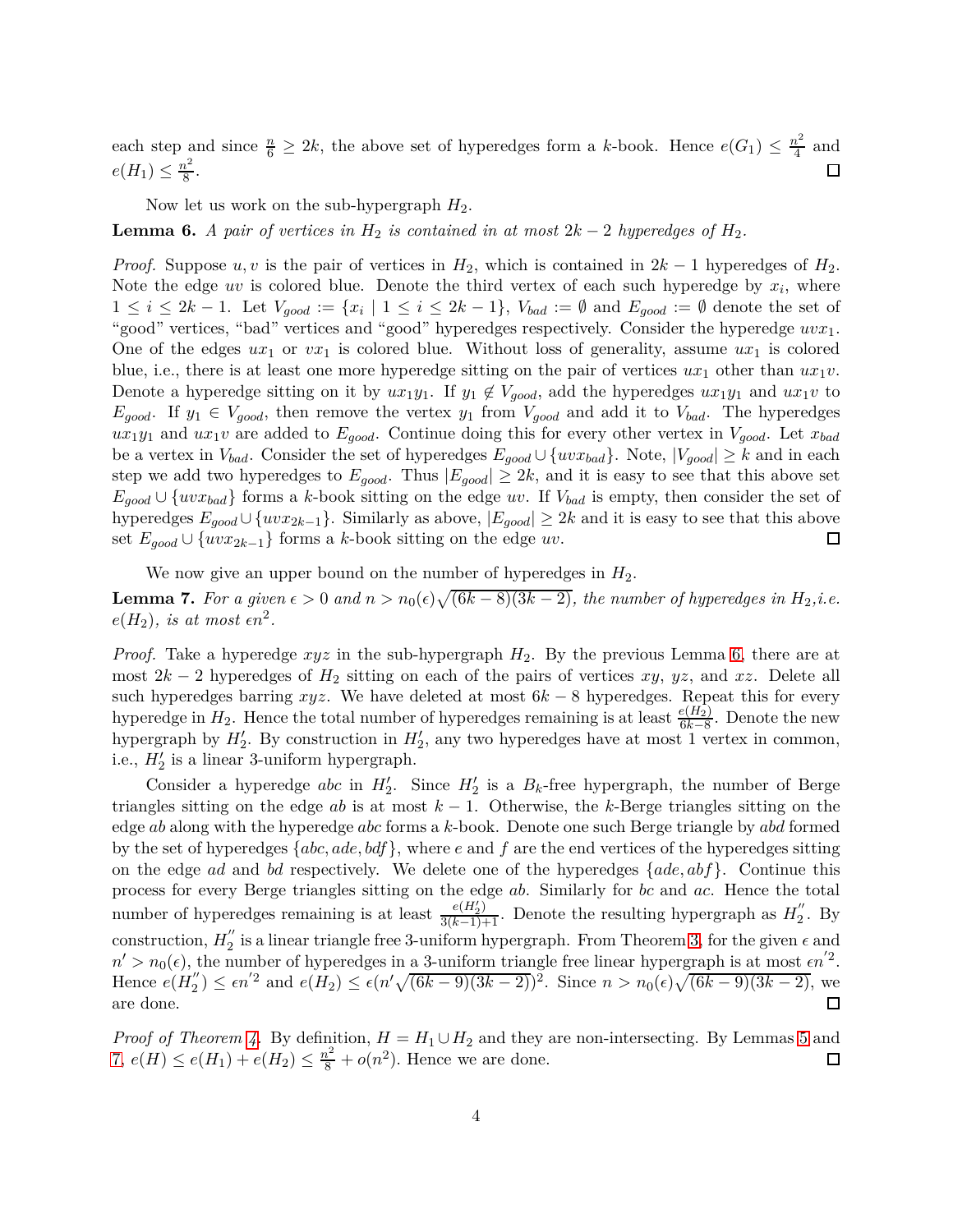### **3 Conclusions**

Recall that  $ex(n, C_3) = ex(n, B_k) = \frac{n^2}{4}$  $\frac{v^2}{4}$  in graph setting. Recall, Győri [\[7\]](#page-4-0) proved that the maximum number of hyperedges in a Berge triangle-free 3-uniform hypergraphs on *n* vertices is at most  $\frac{n^2}{8}$  $\frac{b^2}{8}$ . Given the similarities, we conjecture the following:

**Conjecture 1.** For a given  $k \geq 2$  and a 3-uniform  $B_k$ -free hypergraph *H* on *n* vertices (*n* is large),  $e(H) \leq \frac{n^2}{2}$  $\frac{1}{8}$ .

# **4 Acknowledgements**

Győri's research was partially supported by the National Research, Development and Innovation Office NKFIH, grants K132696, K116769, and K126853. Nagy-György research was partially supported by the National Research, Development, and Innovation Office, NKFIH grant KH 129597.

#### <span id="page-4-11"></span>**References**

- <span id="page-4-5"></span>[1] M. Axenovich and A. Gyárfás. A note on Ramsey numbers for Berge-G hypergraphs. *Discret. Math.*, 342(5):1245–1252, 2019.
- <span id="page-4-8"></span>[2] B. Bollobás and P. Erdős. Unsolved problems in proceedings of the fifth British Combinatorial Conference (univ. Aberdeen, Aberdeen,). *Utilitas Math., Winnipeg*, pages 678–696, 1975.
- <span id="page-4-4"></span>[3] B. Bollobás and E. Győri. Pentagons vs. triangles. *Discret. Math.*, 308(19):4332–4336, 2008.
- <span id="page-4-10"></span>[4] C. Edwards. A lower bound for the largest number of triangles with a common edge (unpublished manuscript). 1977.
- <span id="page-4-2"></span>[5] P. Erdős and T. Gallai. On maximal paths and circuits of graphs. *Acta Mathematica Hungarica*, 10:337–356, 09 1959.
- <span id="page-4-0"></span>[6] P. Erdős. On a theorem of Rademacher-Turán. *Illinois Journal of Mathematics*, 6(1):122–127, 1962.
- <span id="page-4-9"></span>[7] E. Győri. Triangle-free hypergraphs. *Comb. Probab. Comput.*, 15(1-2):185–191, 2006.
- <span id="page-4-12"></span>[8] E. Győri, G. Katona, and N. Lemons. Hypergraph extensions of the Erdős-Gallai theorem. *Eur. J. Comb.*, 58:238–246, 2016.
- <span id="page-4-3"></span>[9] T. Jiang and J. Ma. Cycles of given lengths in hypergraphs. *J. Comb. Theory, Ser. B*, 133:54–77, 2018.
- [10] N. Khadźiivanov and V. Nikiforov. Solution of a problem of P. Erdős about the maximum number of triangles with a common edge in a graph (russian). *C. R. Acad Bulgare Sci*, 32:1315–1318, 1979.
- <span id="page-4-7"></span><span id="page-4-1"></span>[11] F. Lazebnik and J. Verstraëte. On hypergraphs of girth five. *Electron. J. Comb.*, 10, 2003.
- <span id="page-4-6"></span>[12] W. Mantel. Problem 28, soln. by H. Gouventak, W. Mantel, J. Teixeira de mattes, F. Schuh and W.A. Wythoff. *Wiskundige Opgaven 10*, 10:60–61, 1907.
- [13] P. Qiao and X. Zhan. On a problem of Erdős about graphs whose size is the Turán number plus one. *Bulletin of the Australian Mathematical Society*, pages 1–11, 05 2021.